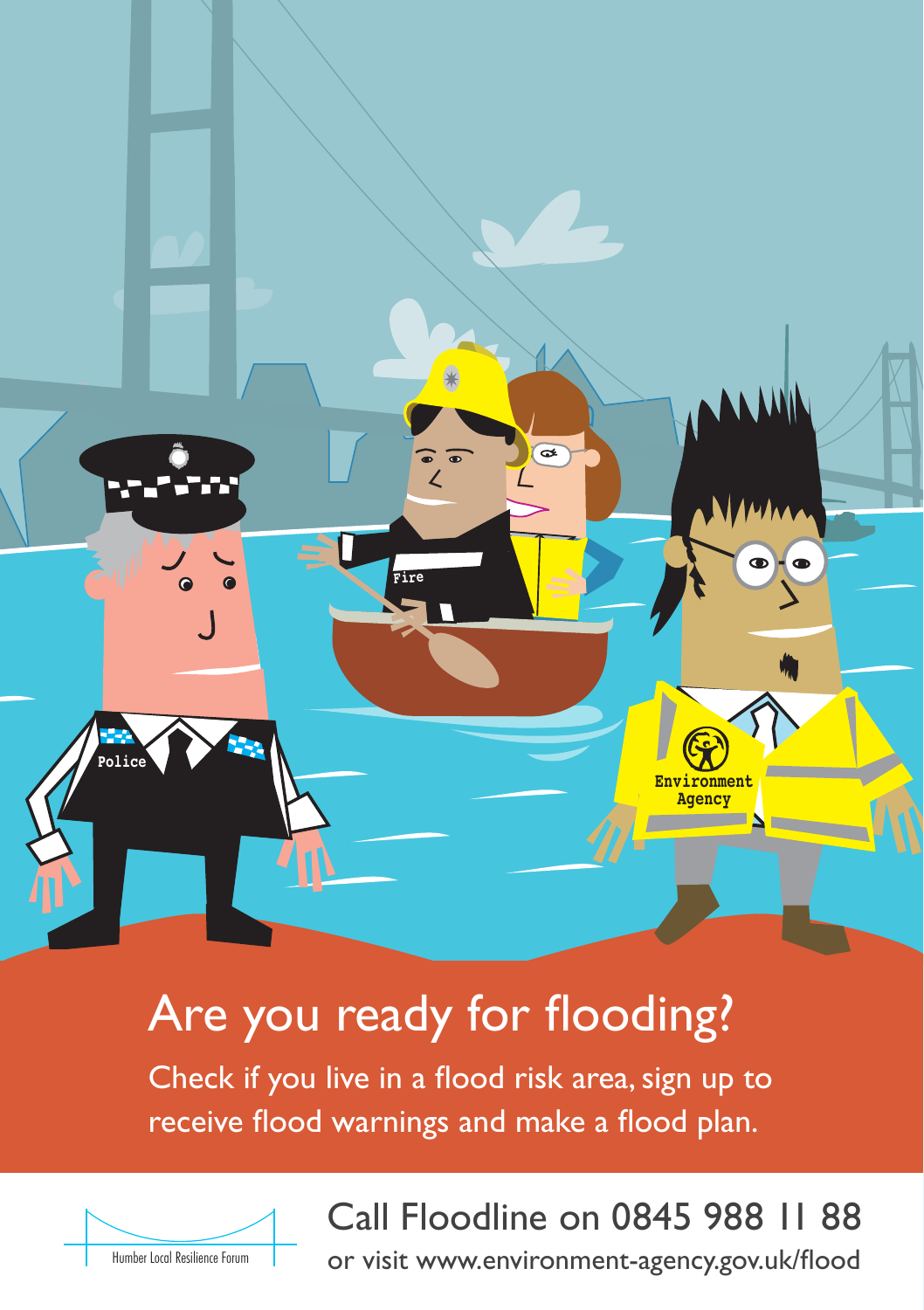# Let's get ready for flooding

# Some things in life we can plan for - like birthdays and weddings, but life isn't always that predictable.

Communities living and working in the Humber area could be at risk of flooding from the sea, tidal Humber, main rivers or surface water. Investment in flood defences and emergency preparedness means communities are better protected now than ever before, but floods can still happen at any time. The emergency response agencies will do all they can to help our communities, but they also rely on local people being ready to help themselves.

This leaflet outlines some simple steps you can take to prepare for a flood. A few minutes thinking about it now could make a big difference in helping to keep you and your family safe.

> This document can be made available in other formats (large print, audio and Braille) and different community languages. Please telephone **(01482) 393939**

> > **Environment Agency**

## Remember

**Fire**

- Six inches of fast flowing water can knock over anadult and two feet of water can move a car.
- There are many hazards hidden under floodwater.
- Avoid walking or driving through flood water.
- Flood water will probably contain sewage. Wash your hands thoroughly if you touch it.
- Never allow children to play in flood water.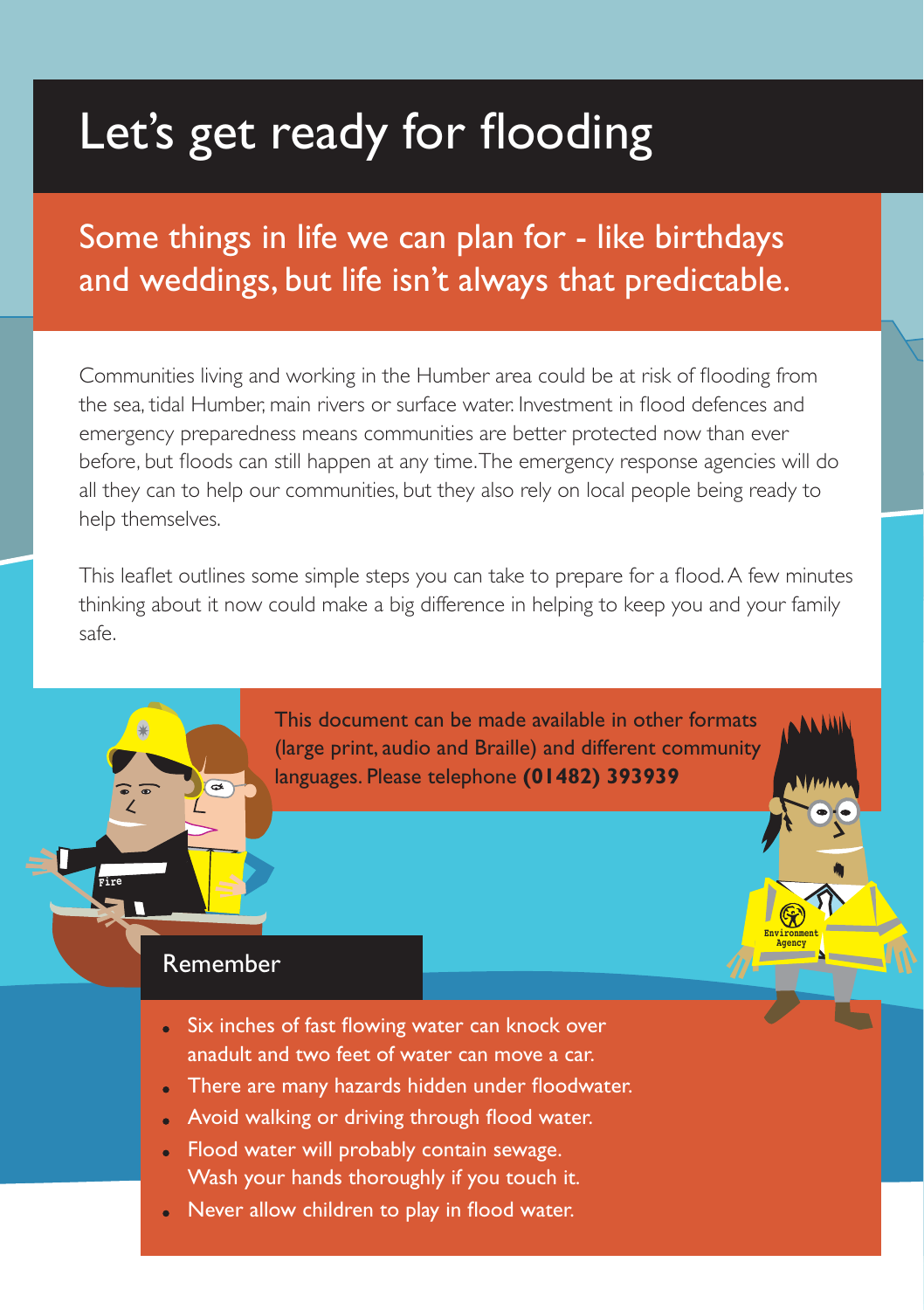# **PREPARE NOW**

# Step 1 - Check if you're at risk of flooding and sign up to receive flood warnings

Find out if your home or business is at risk of flooding from the river or sea by visiting www.environment-agency.gov.uk/flood or calling Floodline on 0845 988 1188. If you are at risk then sign up to receive **FREE** flood warnings.

# Step 2 - Make a flood plan

Make a flood plan for your household or business. Request a template plan from Floodline on 0845 988 1188.

# Key things you should think about when preparing for a flood:

### **Check your insurance**

Find out if your building, contents and motor insurance policies are covered for flooding, and you understand their terms and conditions i.e. do they provide you with temporary accommodation? Do they have a 24 hour helpline? Don't underestimate the value of your contents.

### **Prepare a flood kit**

Keep a flood kit of essential items and keep it handy. For example:

- copies of your home insurance policy and other key documents
- a torch, radio and batteries or a wind up torch / radio
- warm, waterproof clothing, a change of clothing and blankets
- a first aid kid and prescription medication
- toiletries, baby food and baby care items
- a notepad and pen
- bottled water/ energy bars
- spare glasses / contact lenses
- mobile phone charger

#### **Utilities**

Know how to turn off your gas, electricity and water at the mains. Ask your supplier for help on how to do this. Mark switches to help you remember.